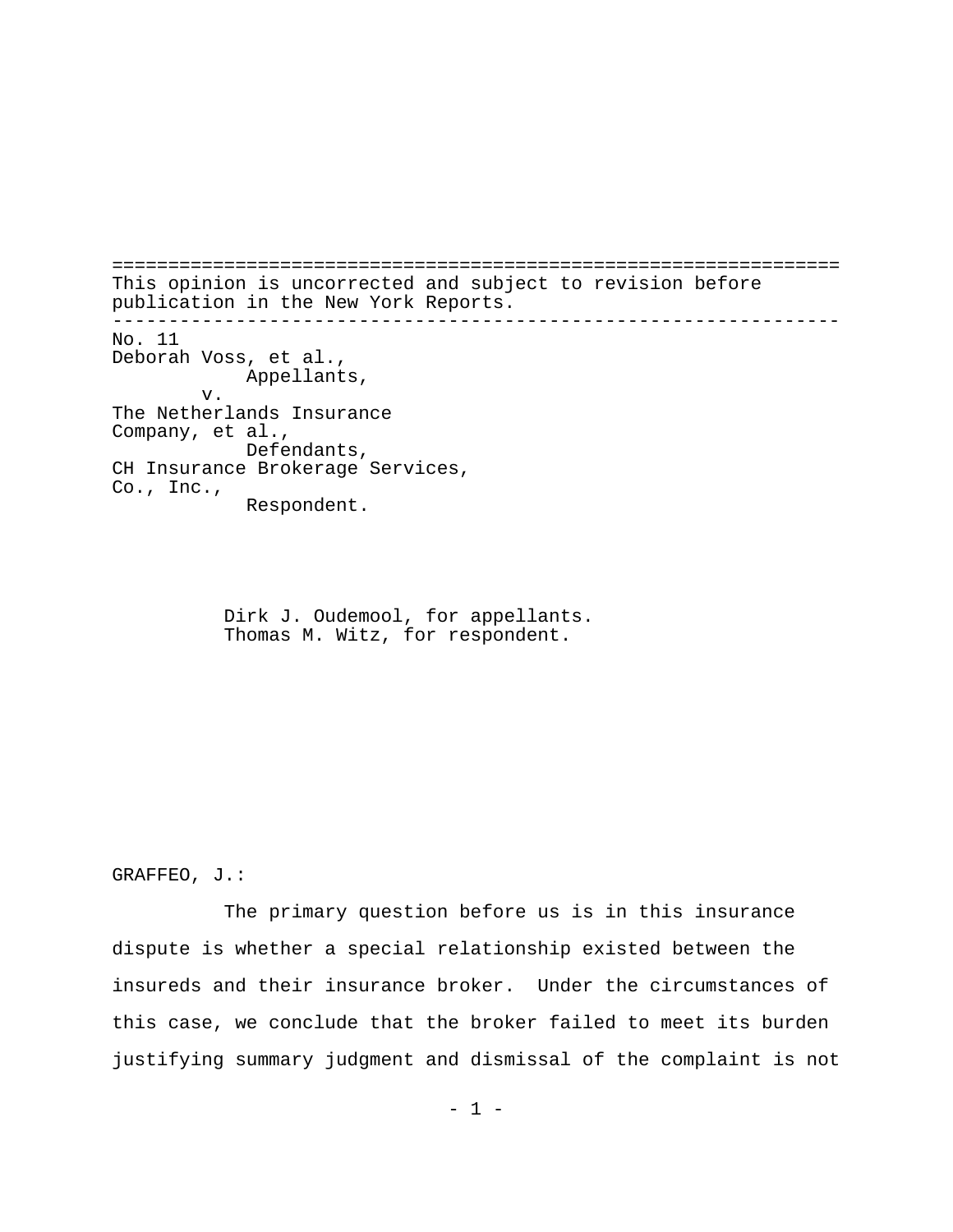warranted.

This action arises out of property damage and the consequent business interruption sustained by plaintiff-insureds as a result of water damage that occurred following three separate roof breaches in 2007 and 2008. Plaintiffs are Deborah Voss and three business entities owned and controlled by her: Prop-Co, LLC; Classi People, Inc. d/b/a Sertino's Café; and Dream People, Inc. d/b/a Shiver Model. The water damage occurred in a commercial building owned by Prop-Co at 105 First Street in Liverpool, New York, where Voss operated her businesses. The only defendant on this appeal is CH Insurance Brokerage Services Co., Inc. (CHI), plaintiffs' insurance broker.

Voss began her relationship with CHI in 2004, before the purchase of the 105 First Street property. At that time, Voss operated two modeling agencies, Shiver Model and another entity, at 7145 Henry Clay Boulevard in Liverpool. Voss met with a representative of CHI, Joe Convertino, Jr., to discuss insurance coverage for the premises and her two companies. At the initial meeting, they discussed property insurance, professional liability coverage and business interruption insurance.<sup>1</sup> Convertino asked Voss to disclose sales figures and

<sup>&</sup>lt;sup>1</sup> The purpose of business interruption insurance "is to compensate an insured for losses stemming from an interruption of normal business operations due to damage or destruction of property from a covered hazard, thus preserving the continuity of the insured's business earnings by placing the insured in the position that it would have occupied if there had been no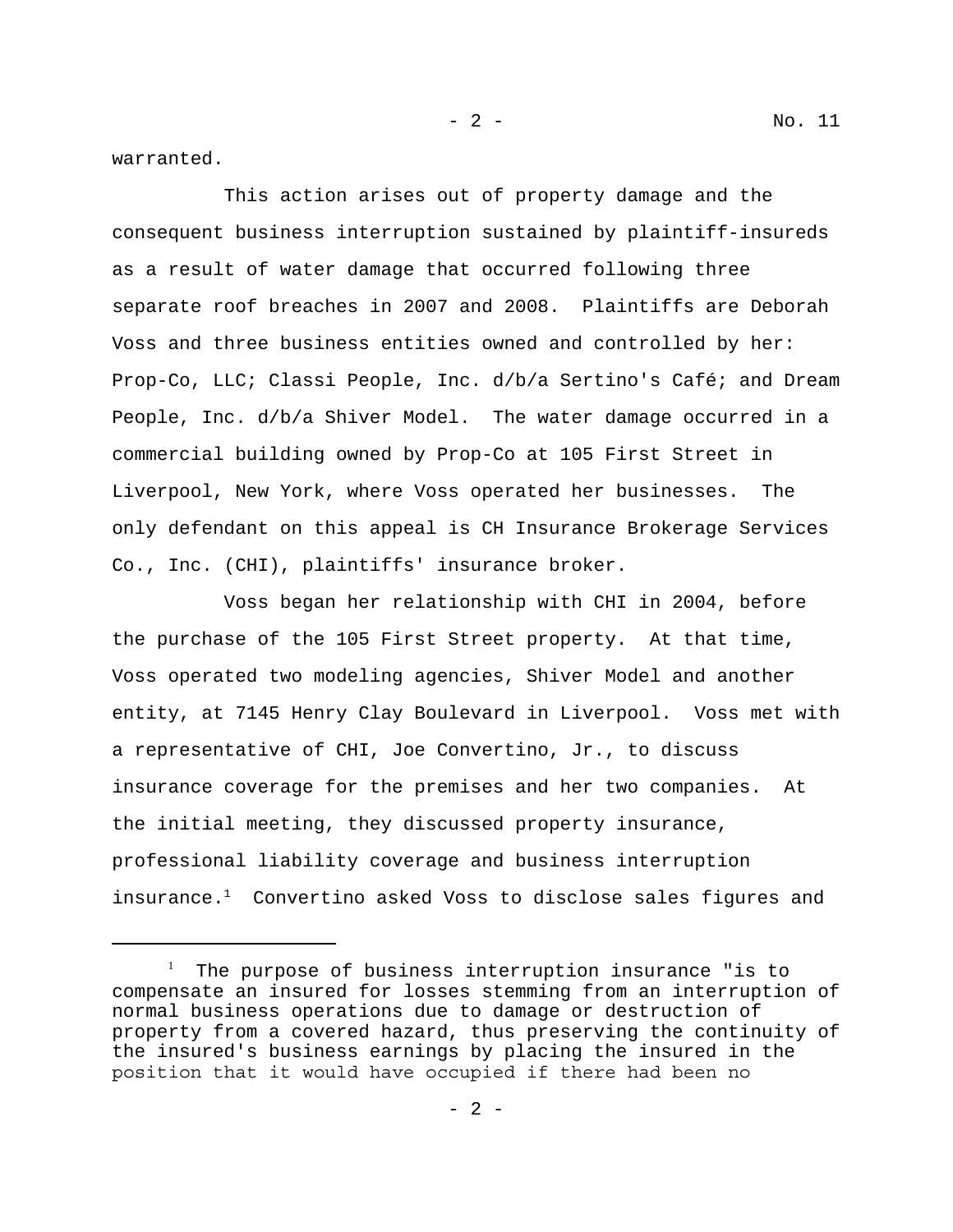- 3 - No. 11

other pertinent information to enable him to calculate an appropriate level of business interruption coverage for her companies. According to Voss, Convertino also represented that CHI would reassess and revisit the coverage needs as her businesses grew.

At a follow-up meeting, Convertino recommended a comprehensive policy with defendant The Netherlands Insurance Company (formerly Peerless Insurance Company) that afforded, as relevant here, \$75,000 per incident in coverage for business interruption losses. When Voss questioned whether the \$75,000 limit was adequate, Convertino allegedly assured her that it would suffice based on the condition of the building as well as the size of her businesses. According to Voss, Convertino also averred that he calculated the level of coverage at a threshold level and reemphasized that, each year, CHI "would take it up as the business evolved." As a result, Voss accepted Convertino's recommendations and paid the premium for the Netherlands policy. No claims under the Netherlands policy were made while the businesses were located at Henry Clay Boulevard.

In April 2006, Prop-Co purchased the 105 First Street premises. The new building had two stories and contained more than twice the square footage of the previous location. Voss decided to move Shiver Model to the second floor and planned to

interruption" (11 Couch on Insurance 3d § 167:9 [footnotes omitted]).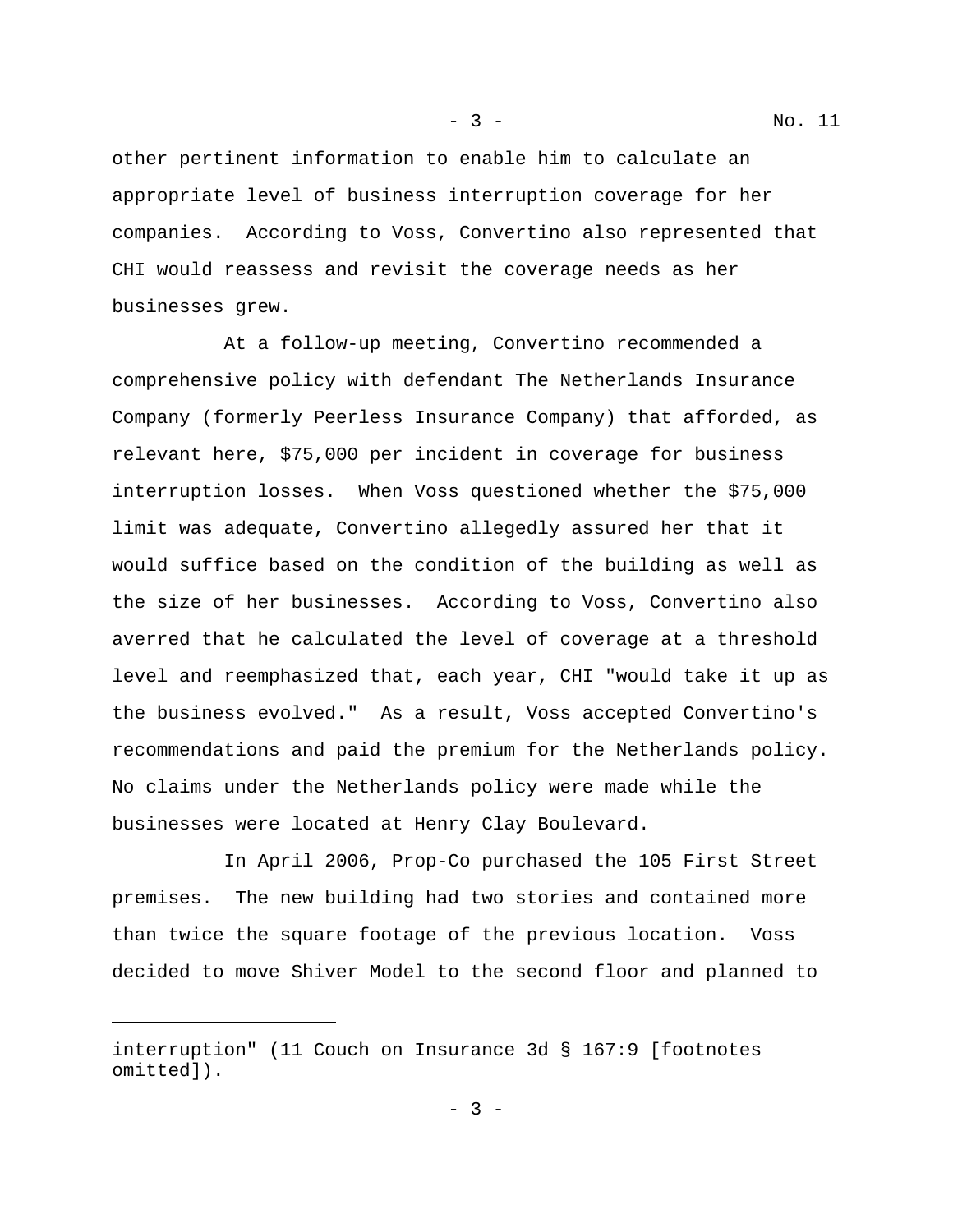open two new businesses in the same building -- Sertino's Café and the Glass Terrace, a catering and banquet business. $2$  After Voss discussed the move and the new business arrangements with Convertino, CHI renewed the Netherlands policy with the same \$75,000 business interruption limit for the new location and entities. Sertino's Café opened in the fall of 2006 and, by early 2007, Shiver Model had moved to 105 First Street and the Glass Terrace was in operation.

The first loss occurred in March 2007, when Voss arrived at work and discovered multiple leaks in the roof with dripping water. The damage disrupted her business operations and a roofing contractor, defendant D.R. Casey Construction Corporation, was retained to replace the roof. The following month the new roof failed, resulting in far more extensive water damage to both floors of the premises. All three businesses were required to close for various periods of time. Netherlands treated these two roof breaches as separate occurrences under the business interruption policy (for a maximum potential of \$150,000 in coverage) but, according to Voss, delayed making any payments. Apparently, plaintiffs ultimately recouped only \$3,197 for the first loss and \$30,000 for the second loss.

Meanwhile, in the midst of dealing with the roofing issues in the spring of 2007, Voss met with another CHI

<sup>2</sup> Voss shut down her other modeling agency some time before the 2006 move to the new building.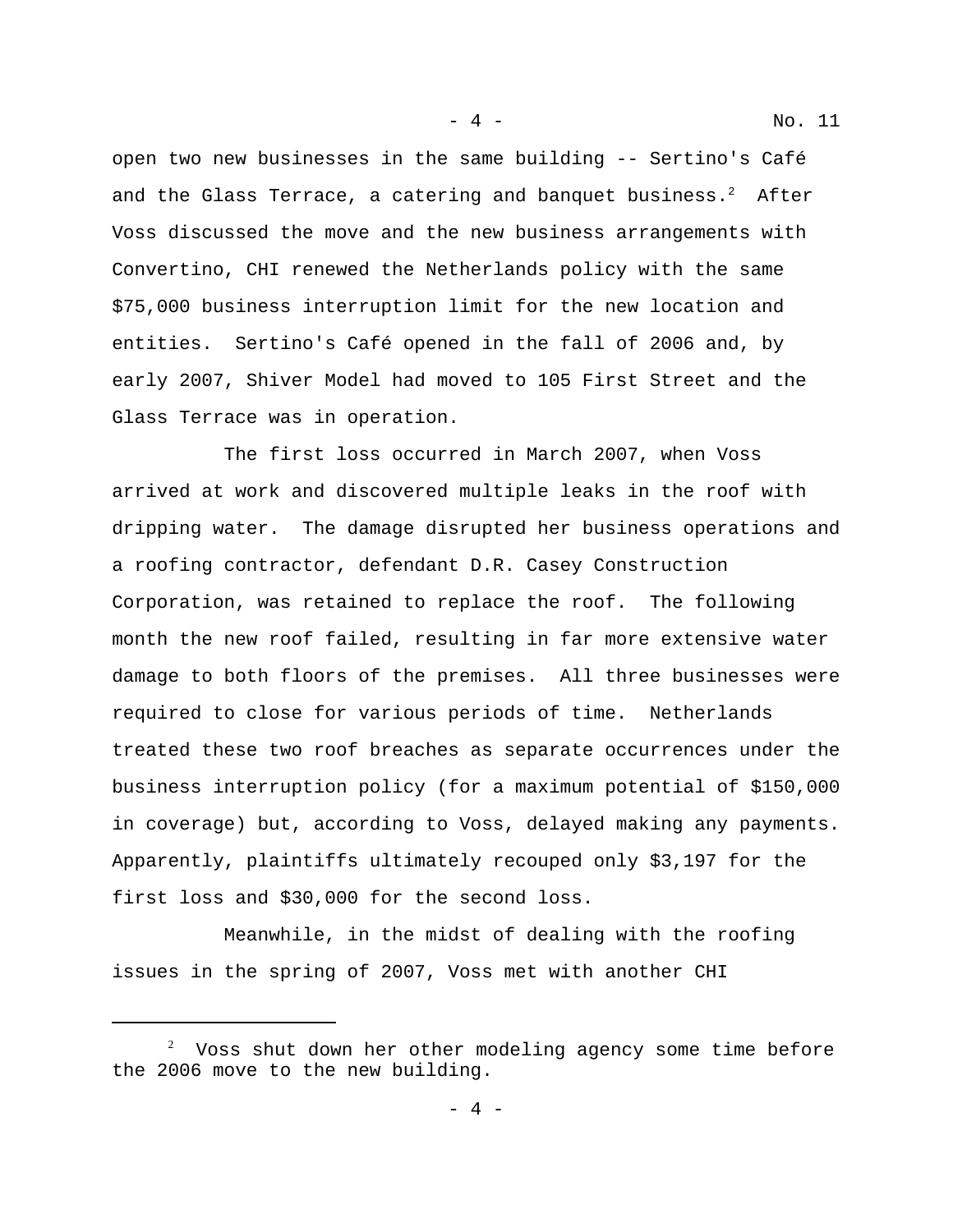representative, Carrie Allen, to discuss the renewal of the Netherlands policy. When Voss received a proposal indicating that the business interruption coverage would be reduced from \$75,000 to \$30,000, she asserts that she questioned Allen about the reduction and Allen's response was that she "would take a look at it." Voss did not follow up, however, because she was preoccupied with the building's extensive property damage. When the Netherlands policy was renewed in April 2007, it reflected a per occurrence limit of \$30,000 in business interruption coverage. In August 2007, Sertino's Café was closed and Voss opened a new dining establishment, Bistro 105, in its place.

In February 2008, the roof failed a third time, causing significant damage to the premises and further disrupting Voss's businesses. $3$  In May 2008, while the insurance claims stemming from the third loss were still pending, plaintiffs commenced this action against CHI, Netherlands and D.R. Casey, the roofing contractor.4 As relevant to this appeal, plaintiffs alleged that a special relationship existed with CHI and that CHI had negligently secured inadequate levels of business interruption

 $^3$  Apparently, there was water damage to both floors of the premises, causing closure of the restaurant business for two months.

<sup>4</sup> According to plaintiffs, Netherlands has yet to make any business interruption payment for the third loss.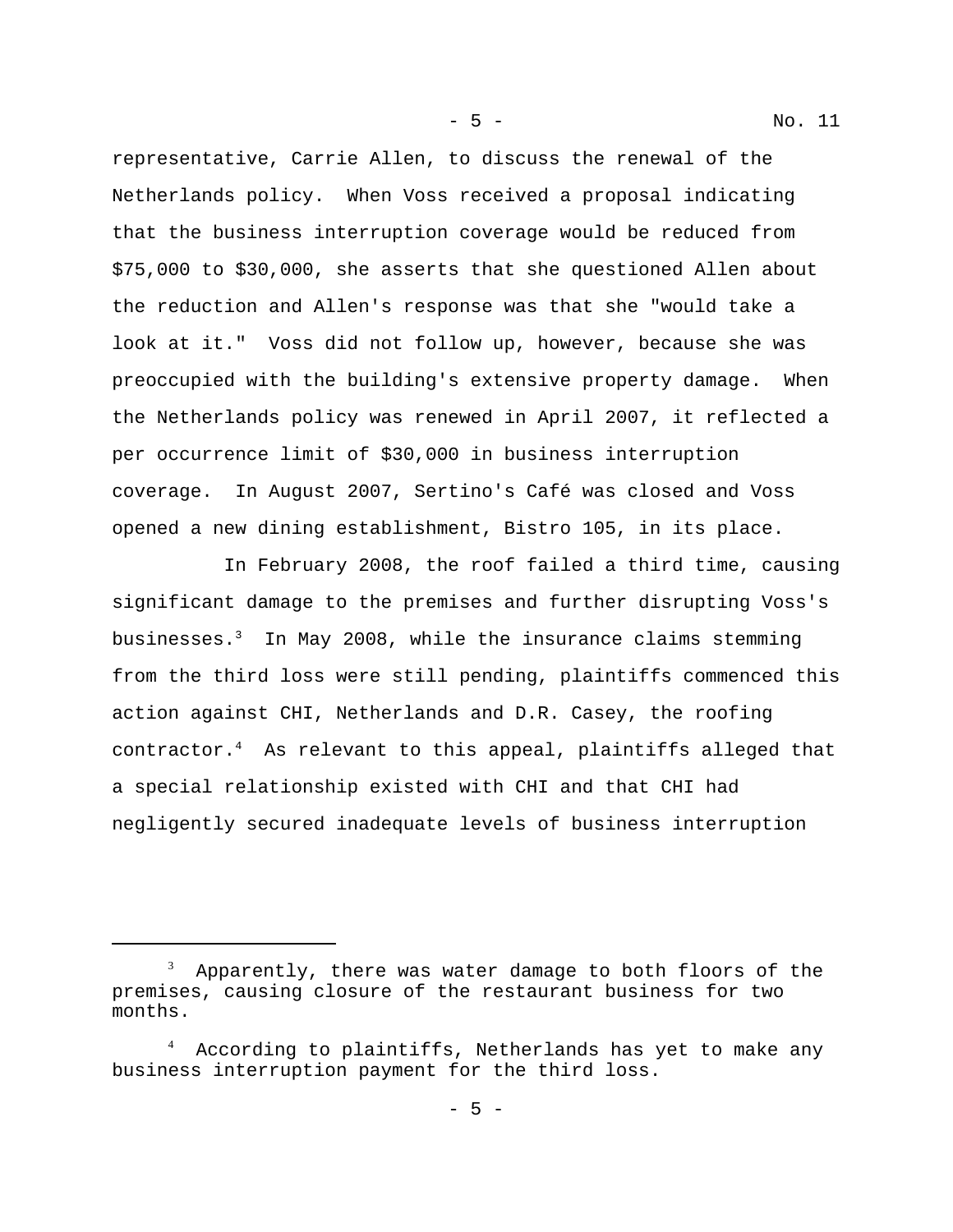- 6 - No. 11

insurance for all three losses.<sup>5</sup>

Following discovery, CHI moved for summary judgment dismissing the complaint. CHI advanced three arguments in favor of dismissal. First, CHI asserted that no special relationship was created and, in the absence of a specific request by the insureds for coverage that went unfulfilled, CHI could not be held liable for failing to recommend or obtain higher limits. Second, it contended that the negligence claim failed based on Voss's admission that she had received the policies and was fully aware of the \$75,000 policy limit that applied to the first two losses and the \$30,000 policy limit in effect at the time of the third loss. Third, CHI claimed that, even if a special relationship existed, any breach of its duty to plaintiffs was not the proximate cause of their injuries. Instead, plaintiffs' damages occurred because Netherlands failed to timely pay the policy limits.

Supreme Court granted CHI's motion and dismissed the complaint, agreeing with each of CHI's contentions. The Appellate Division, with one Justice dissenting, affirmed (96 AD3d 1543 [4th Dept 2012]). The majority disagreed with Supreme Court on the special relationship issue, finding that CHI had failed to meet its burden of demonstrating the absence of a special relationship. Nevertheless, the majority concurred with

<sup>5</sup> Plaintiffs' claims against Netherlands and D.R. Casey remain pending and are not at issue on this appeal.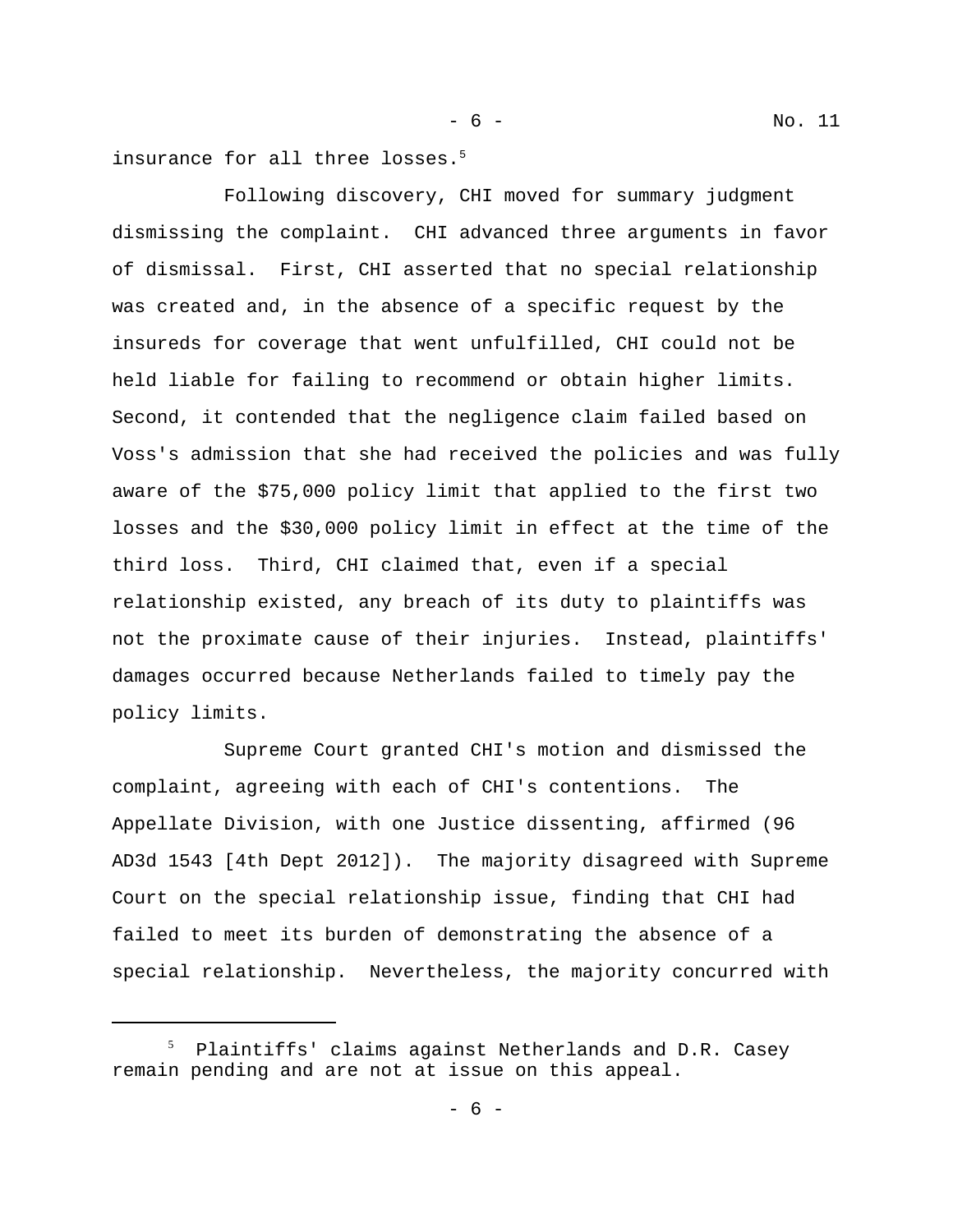the other two rationales and upheld Supreme Court's dismissal. The dissent agreed with the majority that a question of fact existed on the special relationship issue but sided with plaintiffs on the other two questions. The dissent reasoned that, assuming a special relationship existed, it was irrelevant whether plaintiffs were aware of the policy limits and that the proximate cause issue could not be decided as a matter of law on this record.

We granted plaintiffs leave to appeal (20 NY3d 860 [2013]), and now reverse.

As a threshold matter, CHI asserts that we need not address the alternative bases upon which the Appellate Division upheld the dismissal of the complaint because, contrary to the conclusion reached by both the majority and the dissent at the Appellate Division, the record does not support the existence of a special relationship between CHI and plaintiffs. CHI contends that, even read in the light most favorable to the nonmoving party -- here, plaintiffs -- the evidence confirms only the existence of an ordinary broker-client relationship. Plaintiffs counter that the Appellate Division correctly determined that CHI failed to meet its initial burden of tendering proof that no special relationship arose between them.

On a motion for summary judgment, the moving party (here, CHI) has the burden to establish "a prima facie showing of entitlement to judgment as a matter of law, tendering sufficient

- 7 -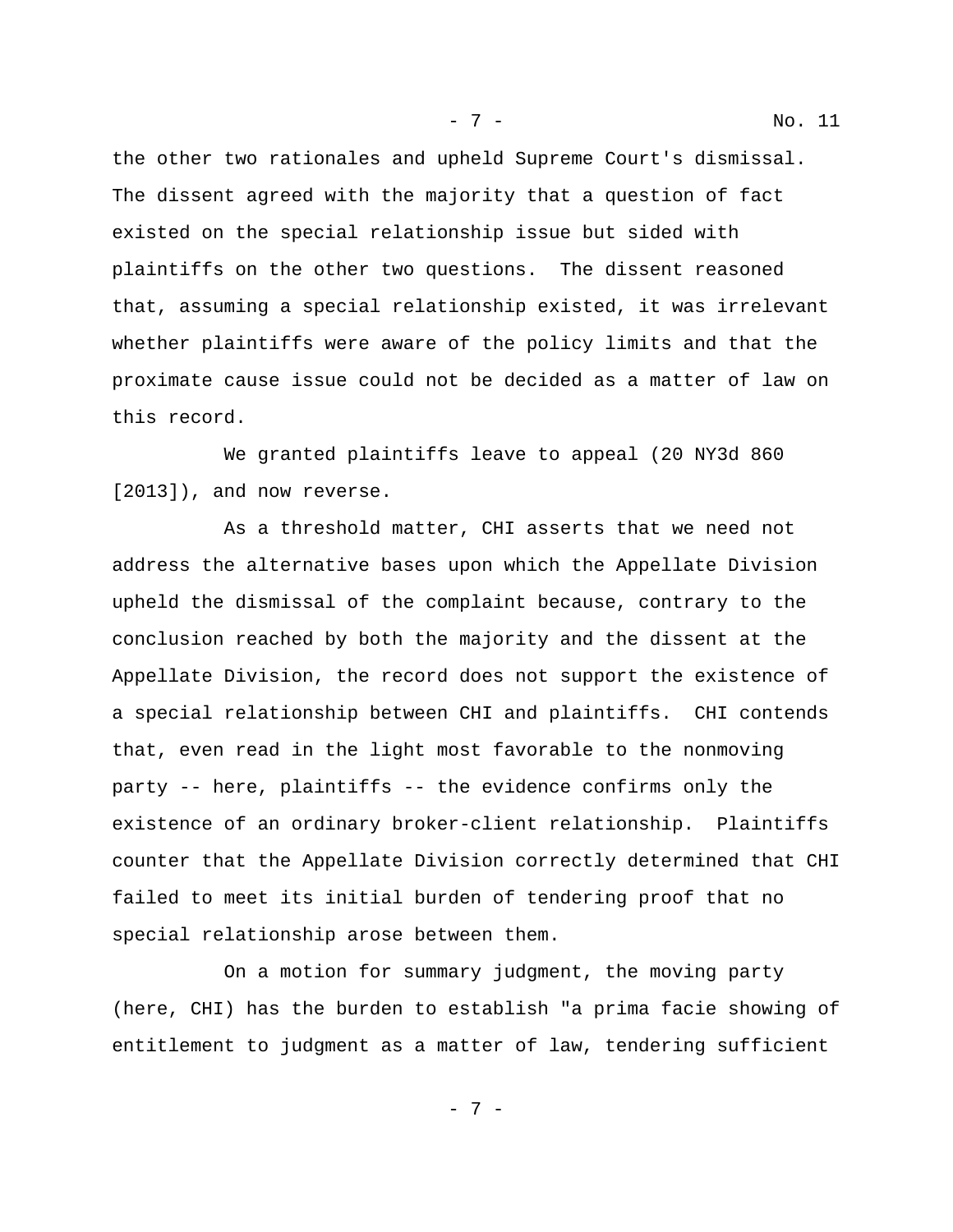evidence to demonstrate the absence of any material issues of fact" (Alvarez v Prospect Hosp., 68 NY2d 320, 324 [1986]). If the moving party fails to meet this initial burden, summary judgment must be denied "regardless of the sufficiency of the opposing papers" (Vega v Restani Constr. Corp., 18 NY3d 499, 503 [2012] [internal quotation marks, citation and emphasis omitted]). In other words, the burden does not shift to the nonmoving party to persuade the court against summary judgment. We agree with the Appellate Division that CHI failed to meet its threshold burden on the special relationship issue.

As a general principle, insurance brokers "have a common-law duty to obtain requested coverage for their clients within a reasonable time or inform the client of the inability to do so; however, they have no continuing duty to advise, guide or direct a client to obtain additional coverage" (American Bldg. Supply Corp. v Petrocelli Group, Inc., 19 NY3d 730, 735 [2012] [internal quotation marks and citation omitted]). Hence, in the ordinary broker-client setting, the client may prevail in a negligence action only where it can establish that it made a particular request to the broker and the requested coverage was not procured. Plaintiffs in this case do not allege that they specifically requested higher business interruption policy limits and have not proceeded against CHI under this common-law theory of liability. Rather, their claim hinges on the existence of a special relationship.

- 8 -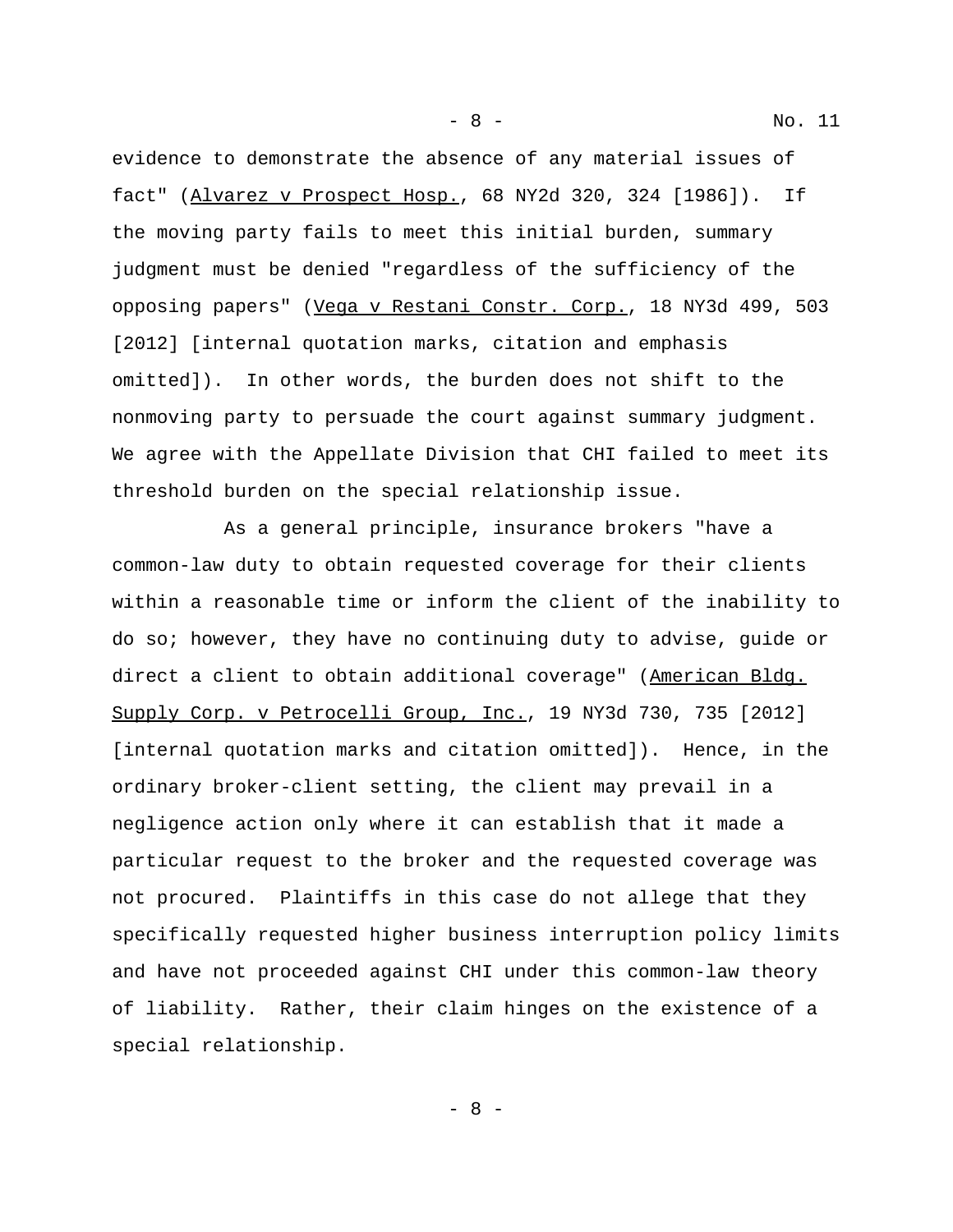- 9 - No. 11

Where a special relationship develops between the broker and client, we have also indicated that the broker may be liable, even in the absence of a specific request, for failing to advise or direct the client to obtain additional coverage (see Hoffend & Sons, Inc. v Rose & Kiernan, Inc., 7 NY3d 152, 158 [2006]; Murphy y Kuhn, 90 NY2d 266, 272-273 [1997]). In Murphy, we recognized that "particularized situations may arise in which insurance agents, through their conduct or by express or implied contract with customers and clients, may assume or acquire duties in addition to those fixed at common law" and that the question of whether such additional responsibilities should be "given legal effect is governed by the particular relationship between the parties and is best determined on a case-by-case basis" (Murphy, 90 NY2d at 272). We identified three exceptional situations that may give rise to a special relationship, thereby creating an additional duty of advisement:

> "(1) the agent receives compensation for consultation apart from payment of the premiums; (2) there was some interaction regarding a question of coverage, with the insured relying on the expertise of the agent; or (3) there is a course of dealing over an extended period of time which would have put objectively reasonable insurance agents on notice that their advice was being sought and specially relied on" (id. [citations omitted]).

Here, the proof submitted by CHI in support of its summary judgment motion -- principally, Voss's deposition testimony -- did not satisfy its initial burden of establishing

- 9 -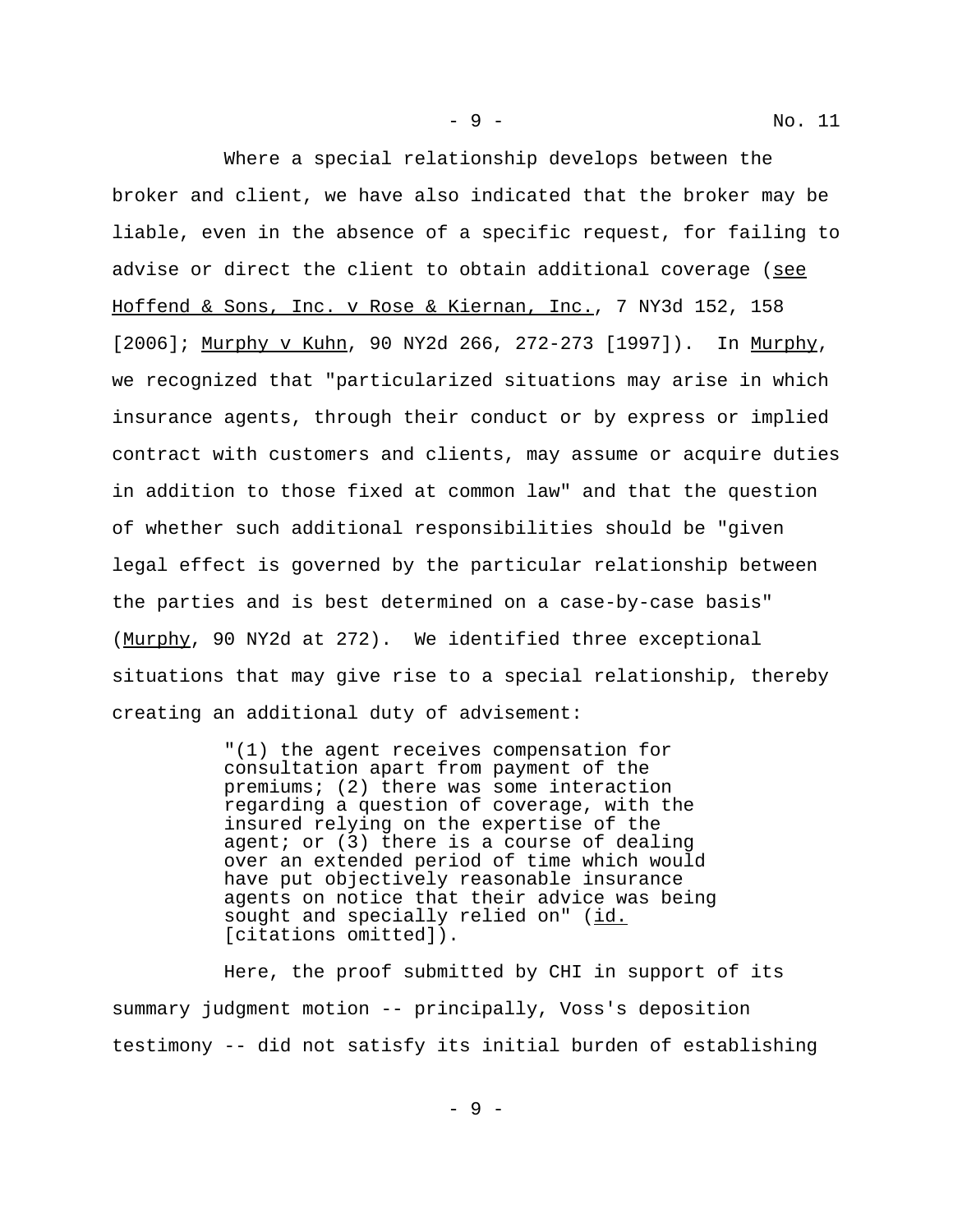- 10 - No. 11

the absence of a material issue of fact as to the existence of a special relationship. To the contrary, viewed in the light most favorable to plaintiffs, the evidence suggests that "there was some interaction regarding a question of [business interruption] coverage, with the insured relying on the expertise of the agent" (id.). Voss testified that she and Convertino discussed business interruption insurance from the inception of their business relationship. She asserts that he requested sales figures and other relevant data in order to calculate the proper level of coverage. When Convertino later returned with a proposal that included \$75,000 in business interruption insurance, Voss avers that she questioned that amount and that Convertino assured her that it was adequate based on his review of her business finances as well as the layout of the building. Moreover, although the \$75,000 per occurrence limit was originally placed in 2004, before plaintiffs moved to 105 First Street and expanded their businesses to include a restaurant and catering operation, Voss testified that Convertino repeatedly pledged that CHI would review coverage annually and recommend adjustments as her businesses grew.

Under these circumstances, we conclude that the complaint cannot be dismissed on the basis that no special relationship arose between the parties. In doing so, we reiterate that special relationships in the insurance brokerage context are the exception, not the norm, and we emphasize that it

- 10 -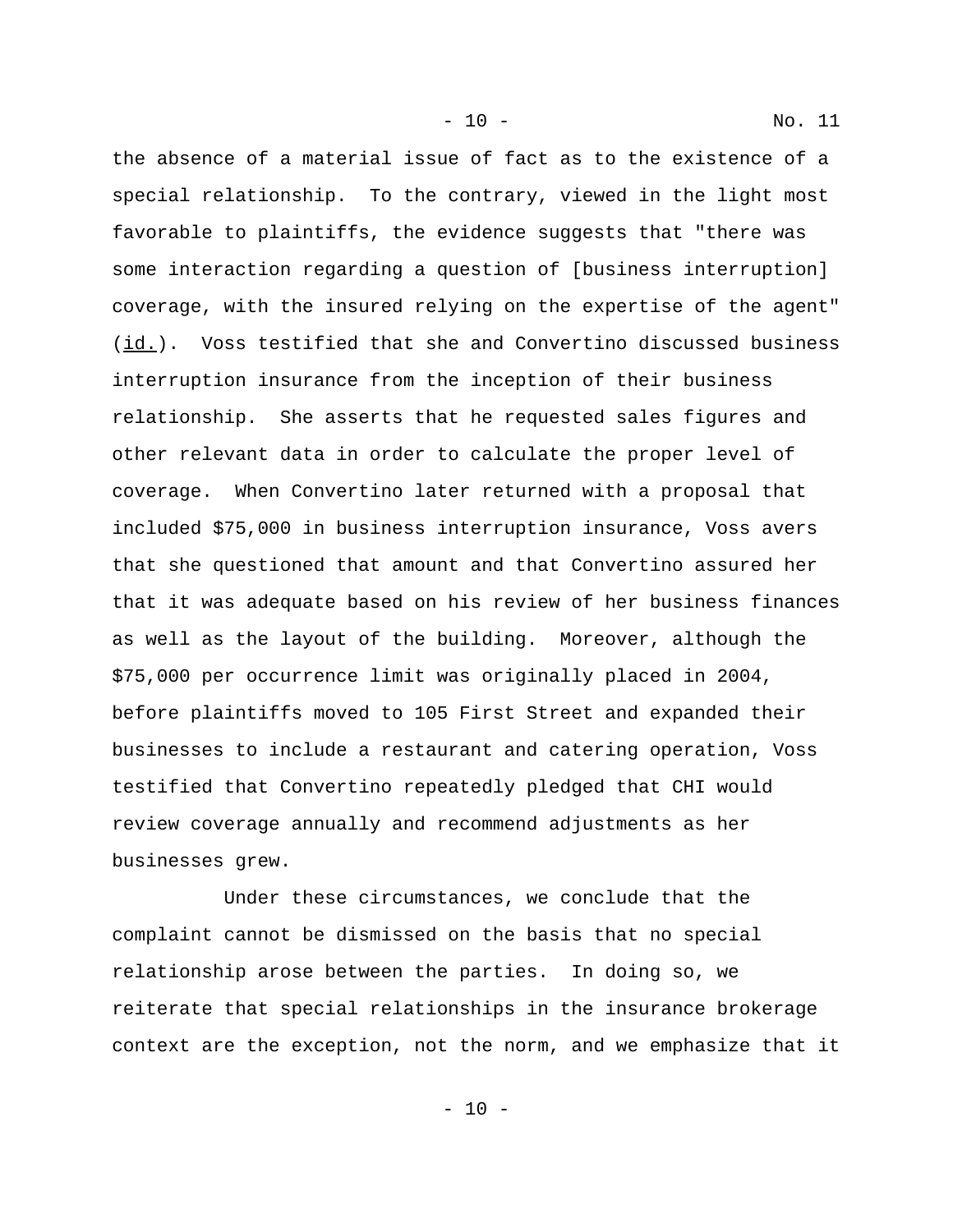remains to be determined whether a special relationship existed here. To prevail on their claim, plaintiffs bear the ultimate burden of proving that a special relationship did in fact arise and that they relied on CHI's expertise in calculating the proper level of business interruption coverage during the relevant time frames.<sup>6</sup>

We now turn briefly to the two grounds that nevertheless warranted dismissal in the Appellate Division majority's view. As to the first, we agree with plaintiffs that Voss's awareness of the business interruption limits of \$75,000 and \$30,000 during the relevant policy years does not defeat her cause of action as a matter of law (see generally American Bldg. Supply Corp., 19 NY3d at 736-737). Plaintiffs' claim, predicated on the alleged special relationship with CHI, is that CHI was negligent in failing to recommend higher limits and that plaintiffs relied on CHI in setting the allegedly deficient coverage amounts. Contrary to CHI's assertion, it is wholly irrelevant whether plaintiffs were aware of the limits that were actually procured.

 $^6$  The dissent agrees that a special relationship may have begun in 2004 but concludes that, even if it did, it ceased to exist sometime before the placement of insurance for the time periods encompassing the three losses. In particular, the dissent cites an interaction between Voss and CHI's Allen suggesting a breakdown of the relationship. But that conversation did not take place until 2007, during the renewal phase for the final relevant policy period, and we cannot agree that, on this record, the special relationship issue can be resolved against plaintiffs as a matter of law.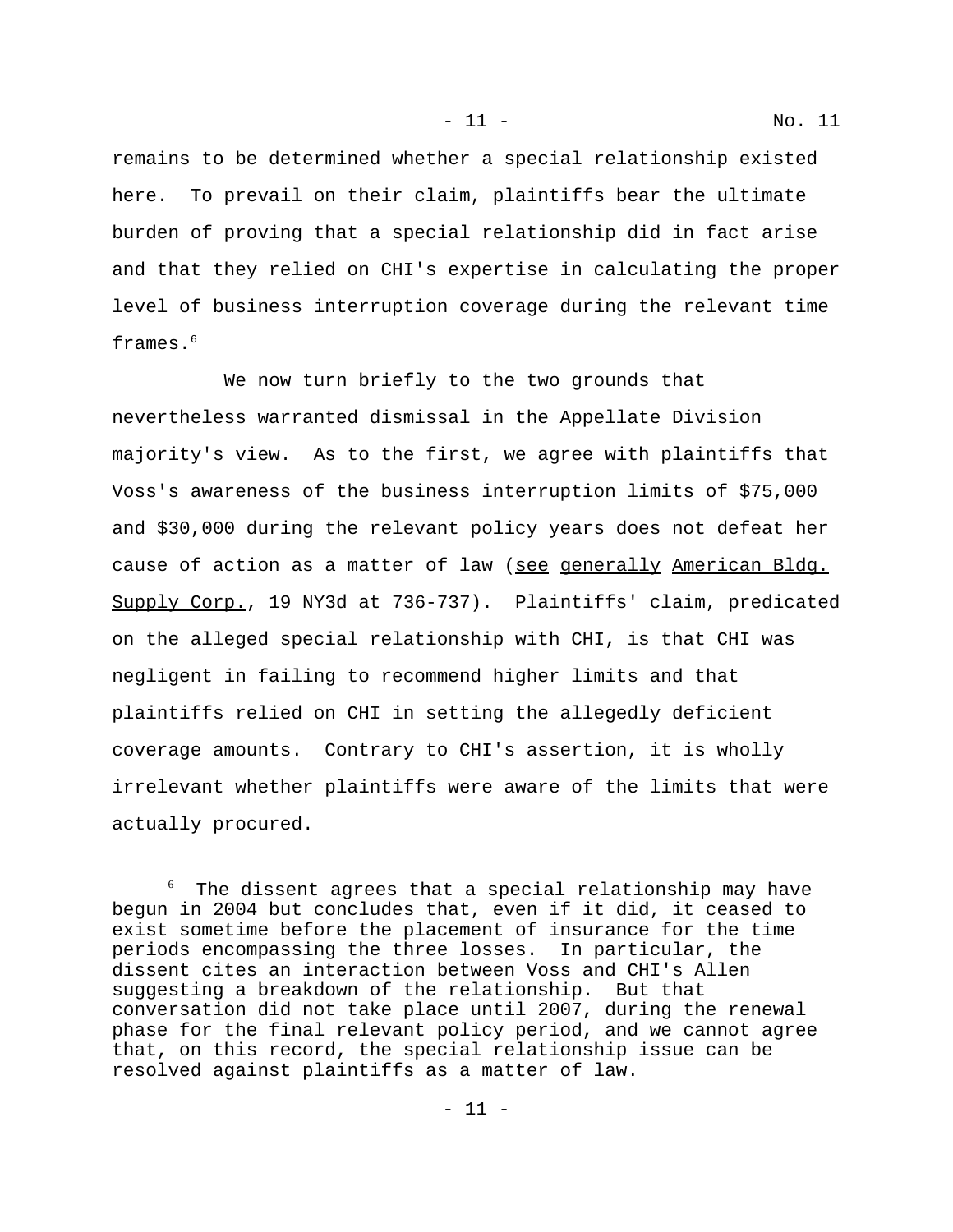As to the second ground for dismissing the complaint, the Appellate Division majority concluded that any negligence on CHI's part in failing to advise plaintiffs to procure more business interruption coverage was not the proximate cause of plaintiffs' losses; rather, it was Netherlands' failure to timely pay the claims. But questions of proximate cause and foreseeability should generally be resolved by the factfinder

(see Derdiarian v Felix Contr. Corp., 51 NY2d 308, 315 [1980]; see also Mirand v City of New York, 84 NY2d 44, 51 [1994] ["Proximate cause is a question of fact for the jury where varying inferences are possible."]).

Accordingly, the order of the Appellate Division should be reversed, with costs, and the motion of defendant CH Insurance Brokerage Services Co., Inc. for summary judgment denied.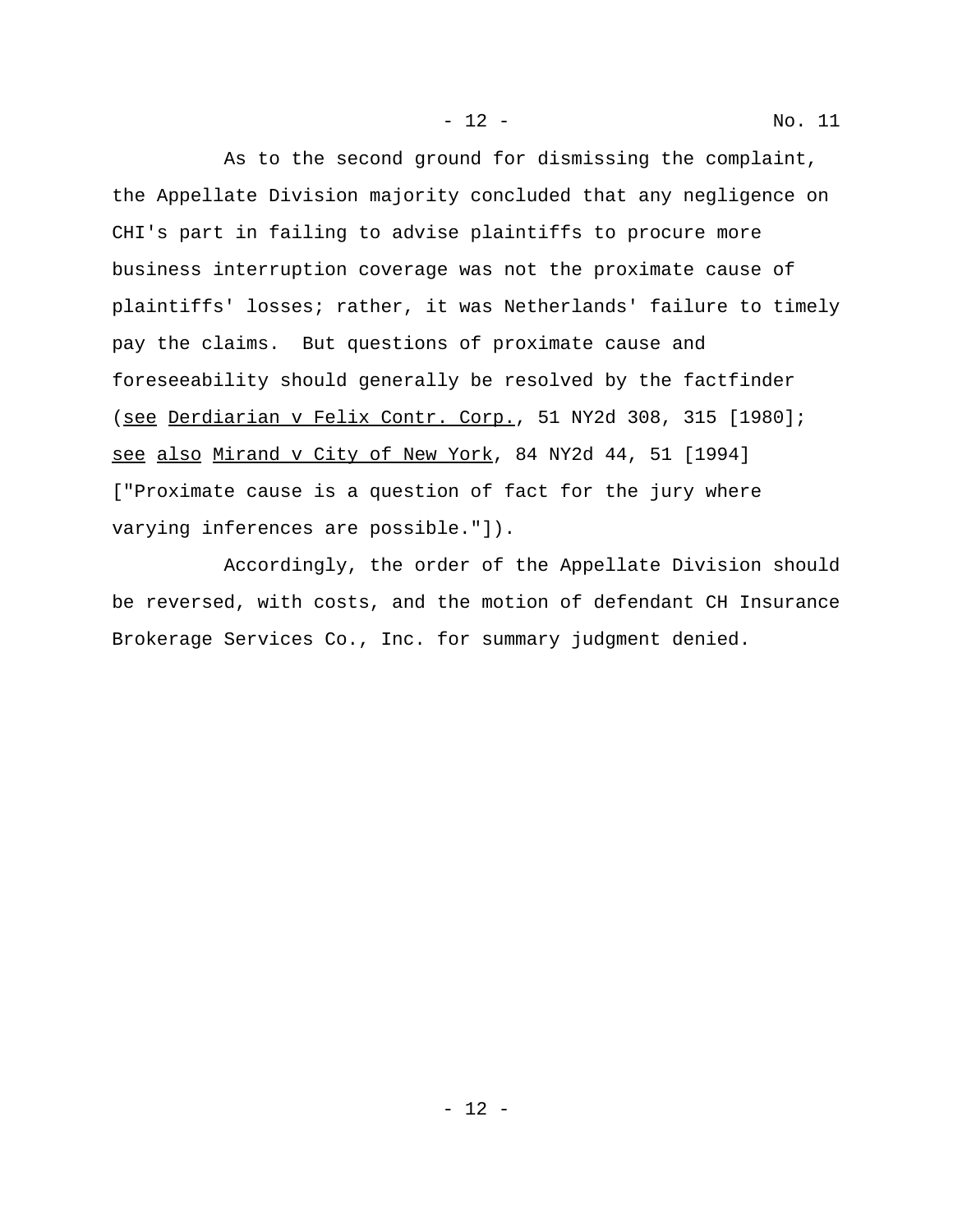Deborah Voss, et al. v The Netherlands Insurance Company, et al. No. 11

## SMITH, J. (dissenting):

I agree with the majority that the case turns on the "special relationship" issue. I think, however, that the record conclusively establishes that any such relationship between plaintiffs and their insurance agent, CHI, had ceased to exist by the time of the events in question. Thus I would hold that the courts below properly granted summary judgment dismissing the complaint as against CHI.

As the majority acknowledges, an insurance agent is ordinarily under no duty to give its client advice on what insurance coverage is appropriate (Murphy v Kuhn, 90 NY2d 266, 270 [1997]; Hoffend & Sons, Inc. v Rose & Kiernan, Inc., 7 NY3d 152, 156-158 [2006]). An exception exists where there is a special relationship, but to establish such a relationship requires a "high level" of proof (Murphy, 90 NY2d at 271). Where the agent is not separately compensated for its advice, the insured must prove some "interaction" or "course of dealing" with the agent sufficient to show that the insured was relying on the agent's expertise in choosing insurance (id. at 272).

Here, if the issue were whether Voss's relationship with CHI was "special" at its inception in 2004, I would agree

- 1 -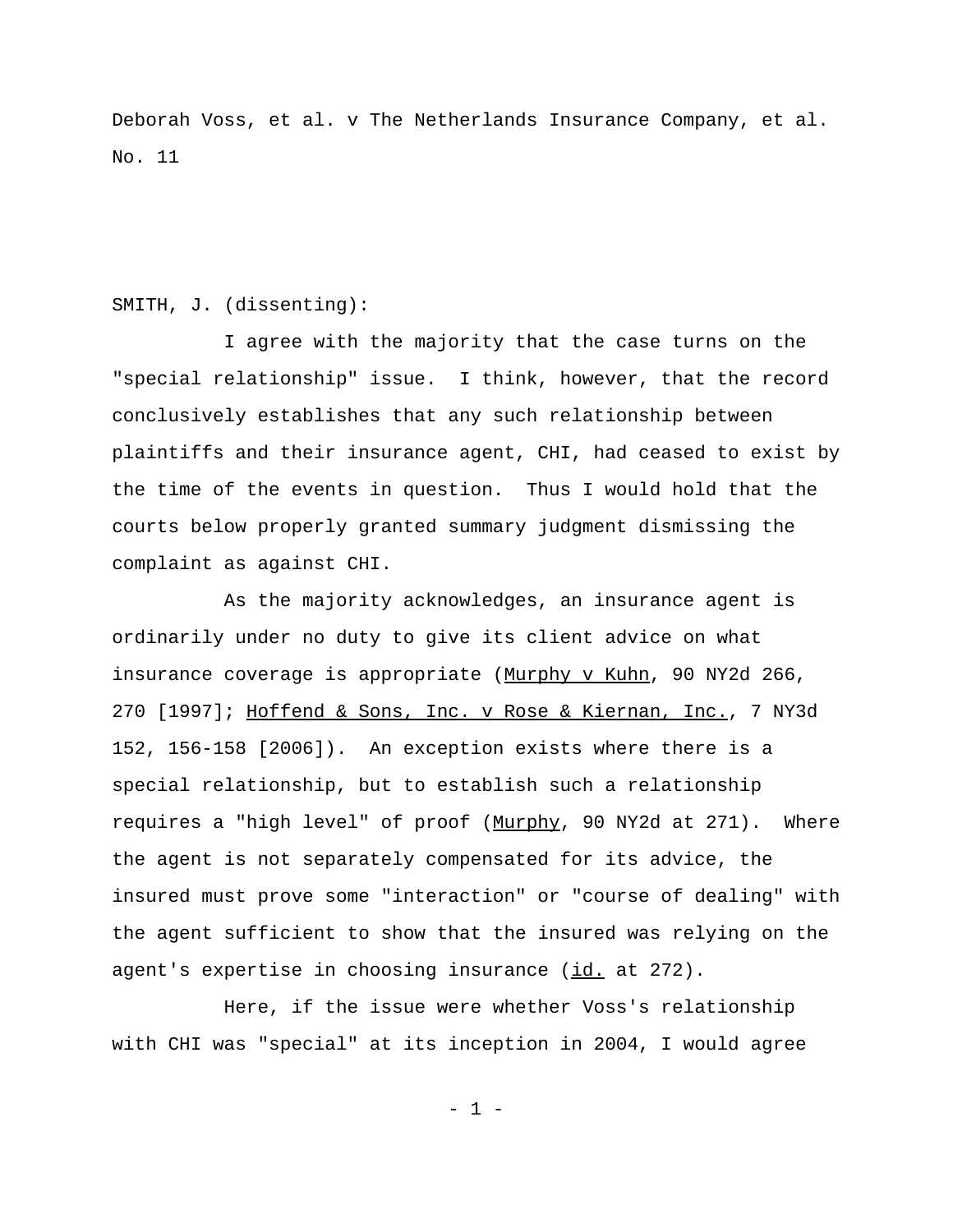that summary judgment should be denied. According to plaintiff Deborah Voss's testimony, CHI's representative, Joe Convertino, obtained detailed information about Voss's business and made a recommendation to her about what coverage to purchase. If that advice had been negligently given, and plaintiffs had suffered loss as a result, they might well have had a claim. But plaintiffs do not assert, and there is no evidence, that anything was wrong with the advice Convertino gave in 2004, or that plaintiffs suffered any loss while the policy they purchased in 2004 was in force.

It is true that, according to Voss, Convertino said in 2004 that CHI would continue giving her advice in future years, "as the business evolved." It is quite clear from the record, however, that -- to Voss's frustration -- that did not happen. The first of the losses at issue in this lawsuit took place in 2007. By then, the nature of Voss's businesses had changed and she had moved them to a new location. She knew, according to her own testimony, that the coverage she had bought in 2004 might not be right for the new situation, and she wanted advice from CHI on what the new situation required, but she got none. Voss testified that she told another CHI representative, Carrie Allen, that she wanted CHI "to look at the business income the way they looked at it right from the start to give me adequate business coverage for the businesses that were operating, the same way Joe did" -- but Allen never complied with the request. Thus

- 2 -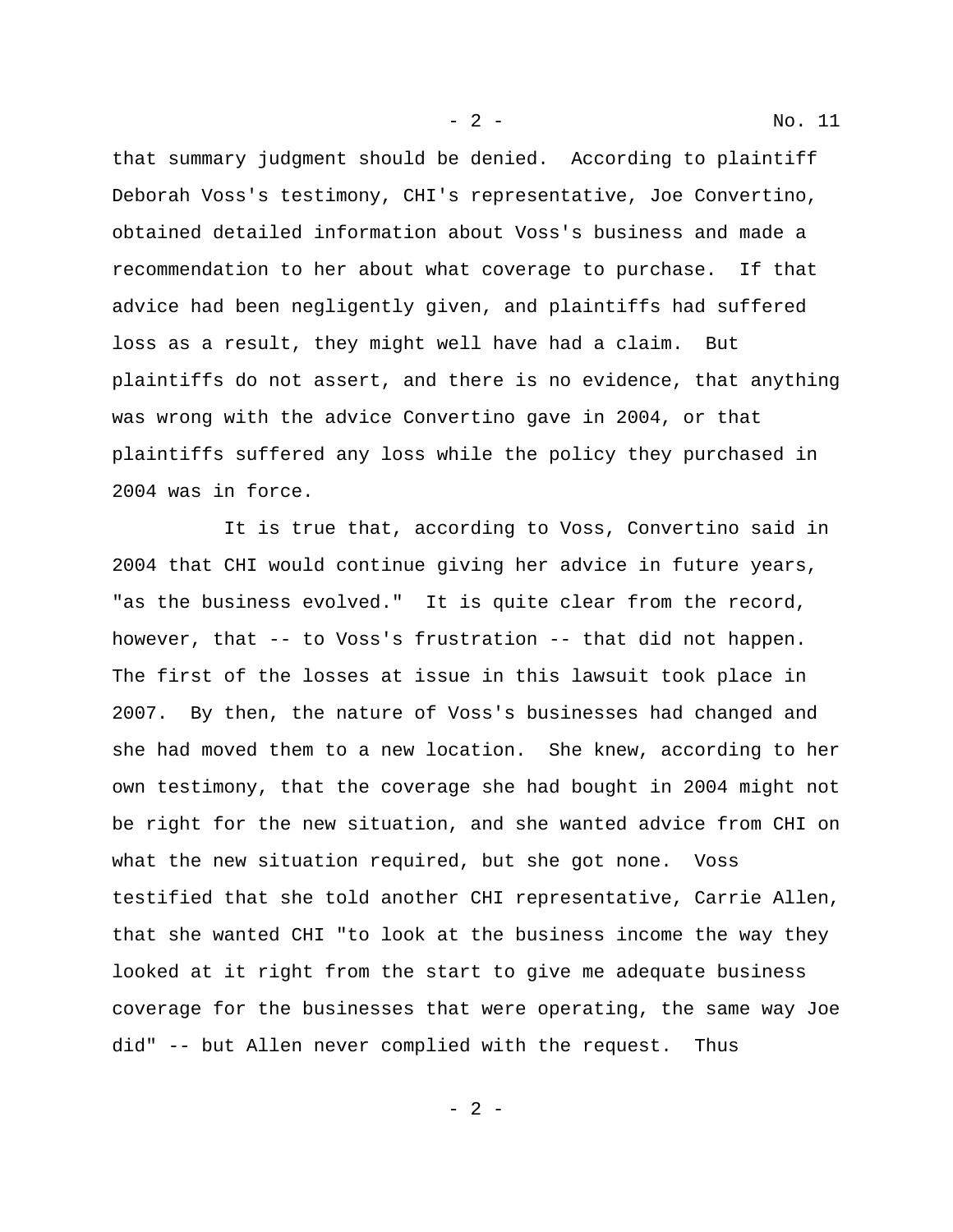plaintiffs clearly were not relying on advice from CHI at the time the insurance coverage that plaintiffs now complain of was acquired.

Plaintiffs seem to be contending in substance that they can sue CHI because it did not follow through on Convertino's promise in 2004 to keep looking at and advising them about their insurance coverage. But CHI had no duty to follow through. It is not and could not be claimed that Convertino's promise was legally binding. It would be different if plaintiffs had hired CHI to give advice and paid it for doing so; Murphy says that a "duty of advisement" may exist where "the agent receives compensation for consultation apart from payment of the premiums" (90 NY2d at 272). But there is no authority for finding a special relationship based on a gratuitous promise to consult, where no consultation takes place.

It is true that, if Voss has described the facts accurately, CHI should not get a high mark for client service. But its fault was simply in failing to do what we held in Murphy agents are not required to do: "to advise, guide or direct a client" in acquiring insurance coverage (90 NY2d at 273). Neither CHI's provision of advice in 2004 nor its expression of willingness to do so in the future could create a continuing duty of the kind that Murphy makes clear does not ordinarily exist.

There are sound policy reasons for the narrow view that Murphy and our other cases take of an insurance agent's duty to

- 3 -